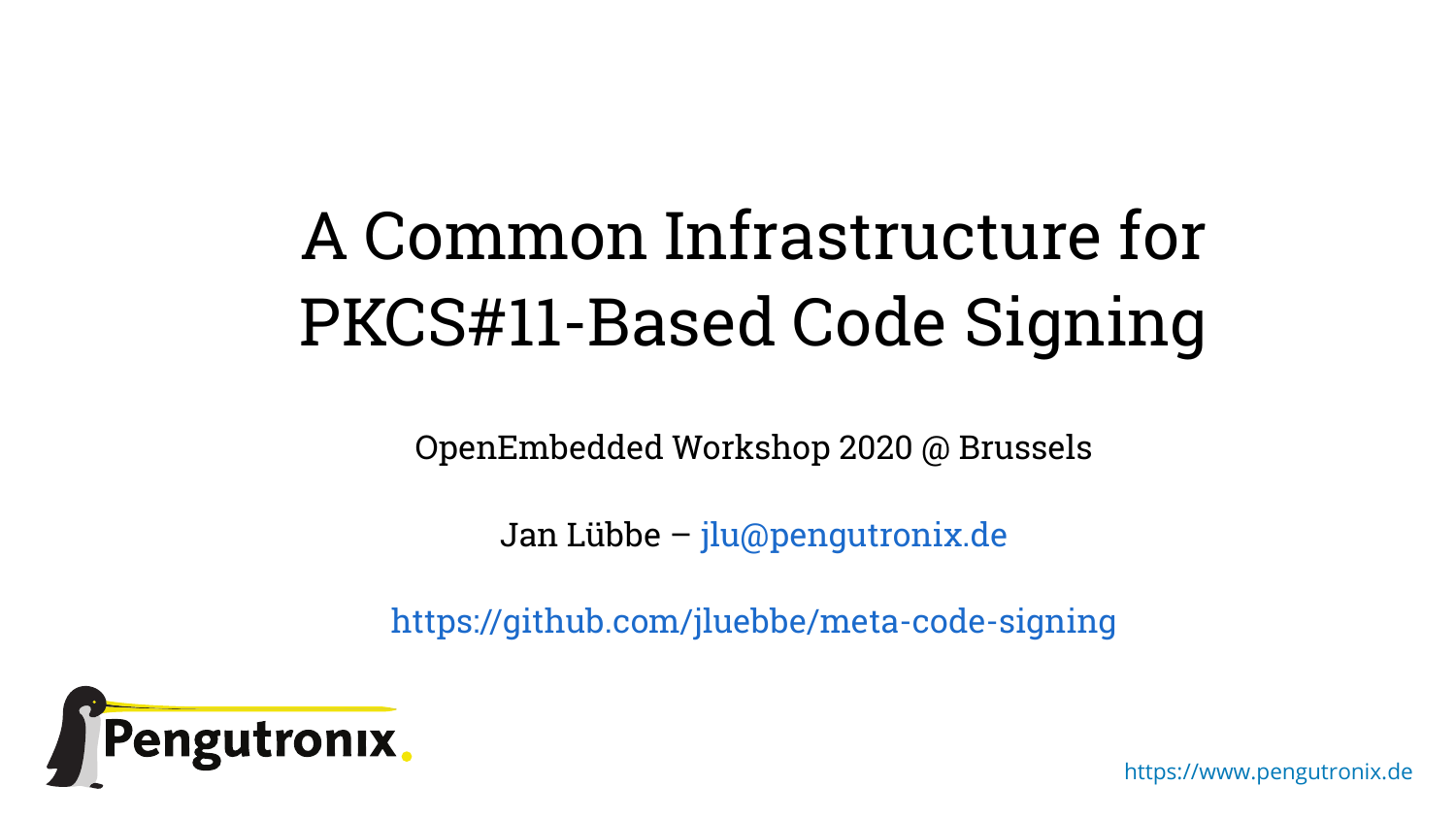#### About Me

- **EXEC** embedded software engineer
- co-author of FOSS tools RAUC (updating) and labgrid (testing)
- at Pengutronix since 2012



- Embedded Linux consulting & support since 2001
- > 5000 patches in Linux kernel

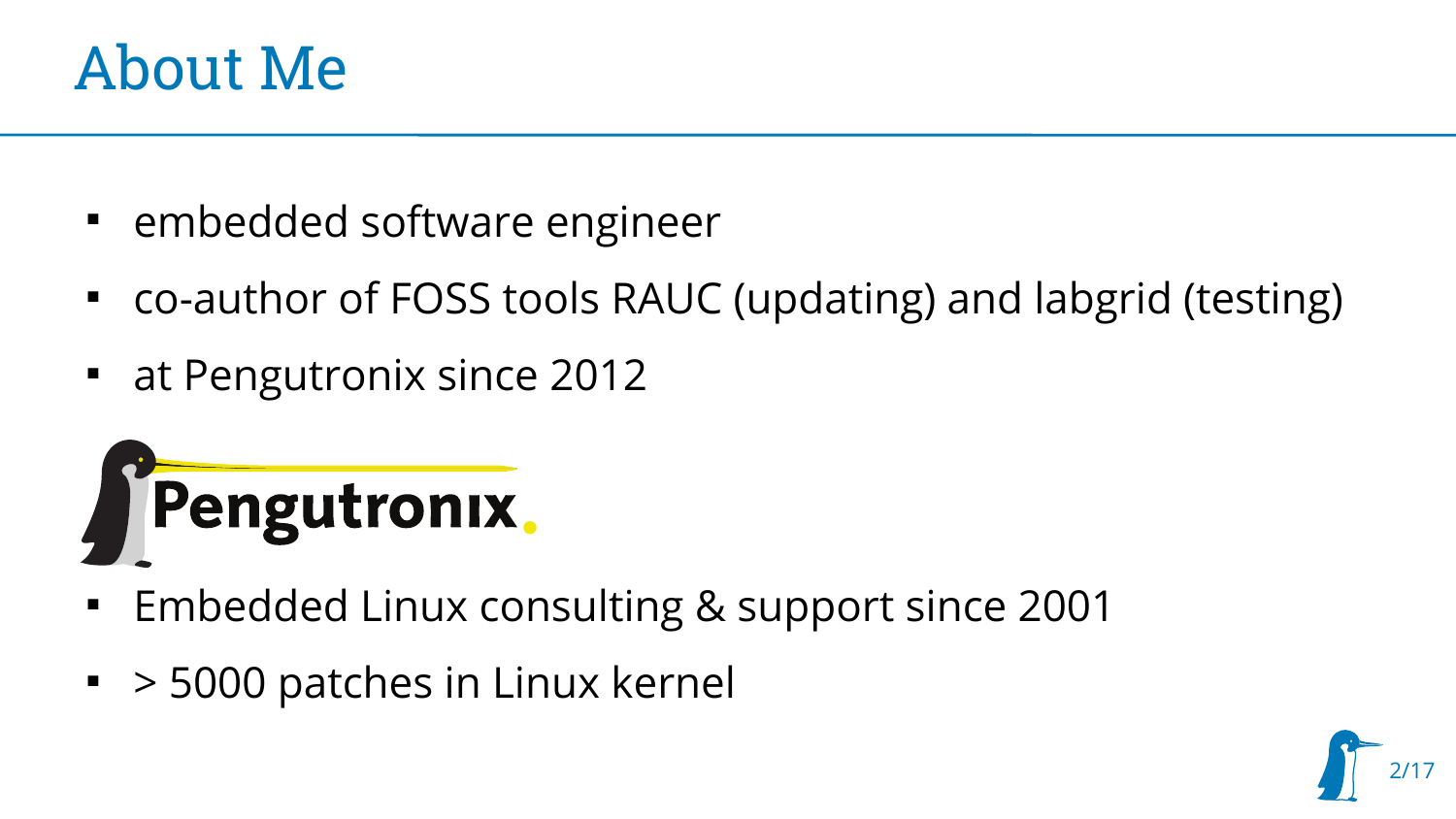# Why Sign Code?

- ensure that deployed systems run the expected software
- recover from run-time compromise
- **Soon: regulatory requirements**

#### common use-cases

- during development: test signing and verification
- before release: authenticate released software

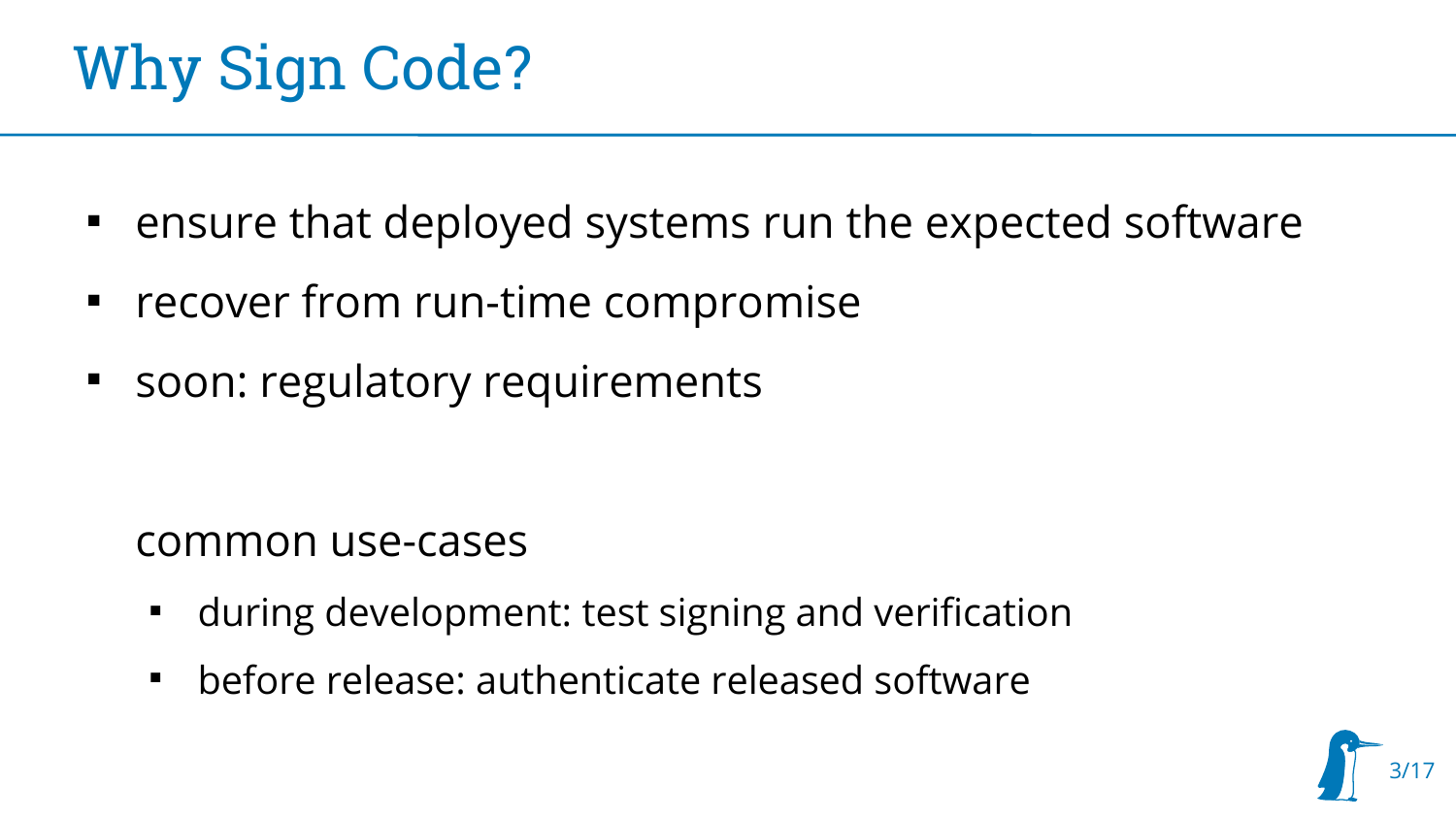# Existing Support in OE

- uboot-sign.bbclass in oe-core
- bundle.bbclass in meta-rauc
- meta-secure-core

secret keys in local files ⇒ key compromise difficult to detect ⇒ different roles not well supported

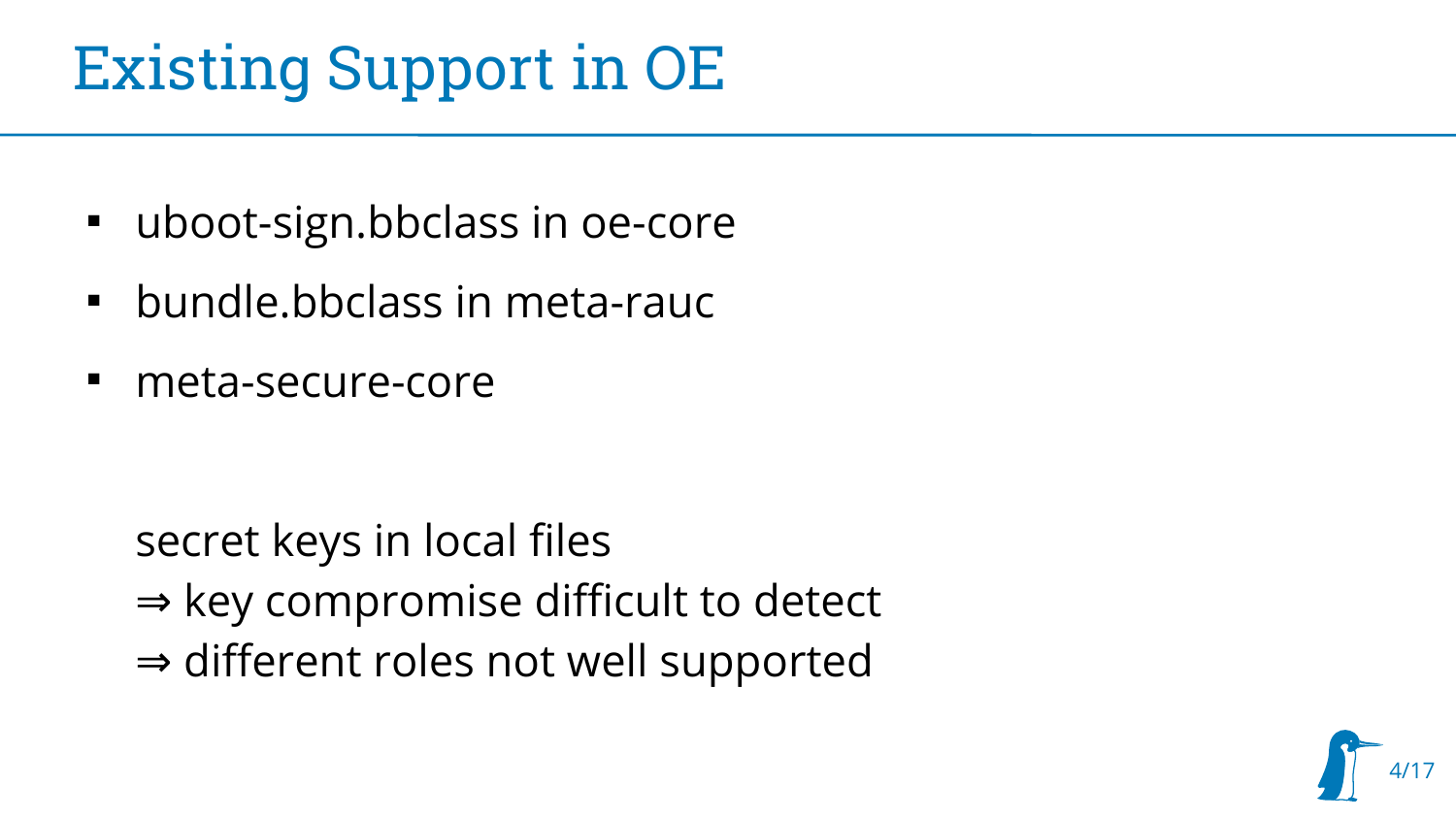

**the** standard C API to access keys on "tokens" (smart cards, YubiKeys, TPMs, TEEs, HSMs and SoftHSM)

- keys ("objects") identified using URIs ([RFC 7512](https://tools.ietf.org/html/rfc7512)) pkcs11:token=Crypto%20Token;manufacturer=CyberCorp; object=my-certificate;type=private;id=%69%95;?pin-source=file:/etc/token\_pin
- many different implementations (open & closed)
- widely supported (OpenSSL, GnuTLS, OpenVPN, …)
- usage only, no access to key material

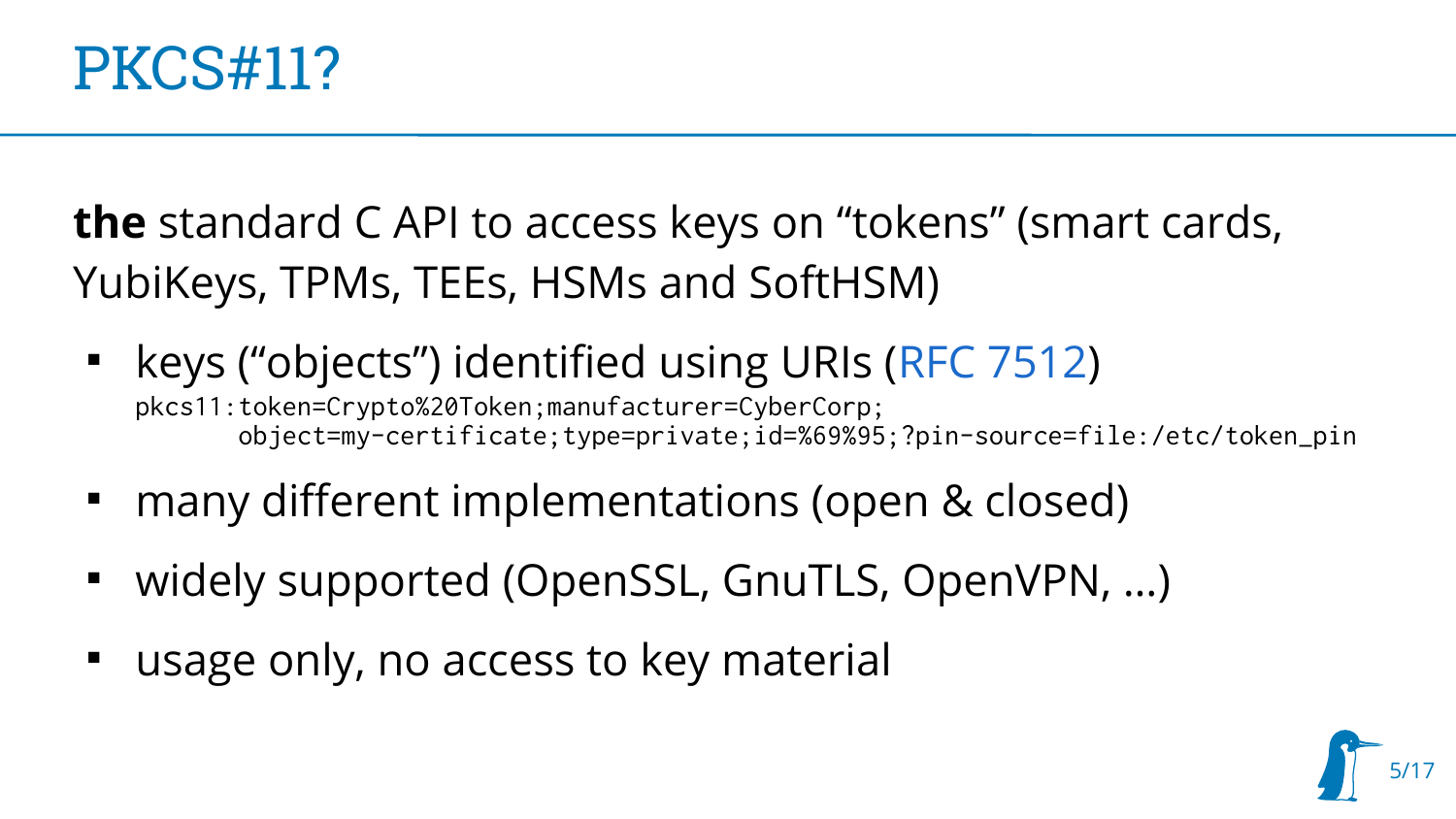# Why PKCS#11 in OE?

- **Support hardware tokens** ⇒ better security
- decouple key configuration from key usage ⇒ simplifies reuse ⇒ consistent configuration for many recipes
- use same code-paths for development and release ⇒ better testing

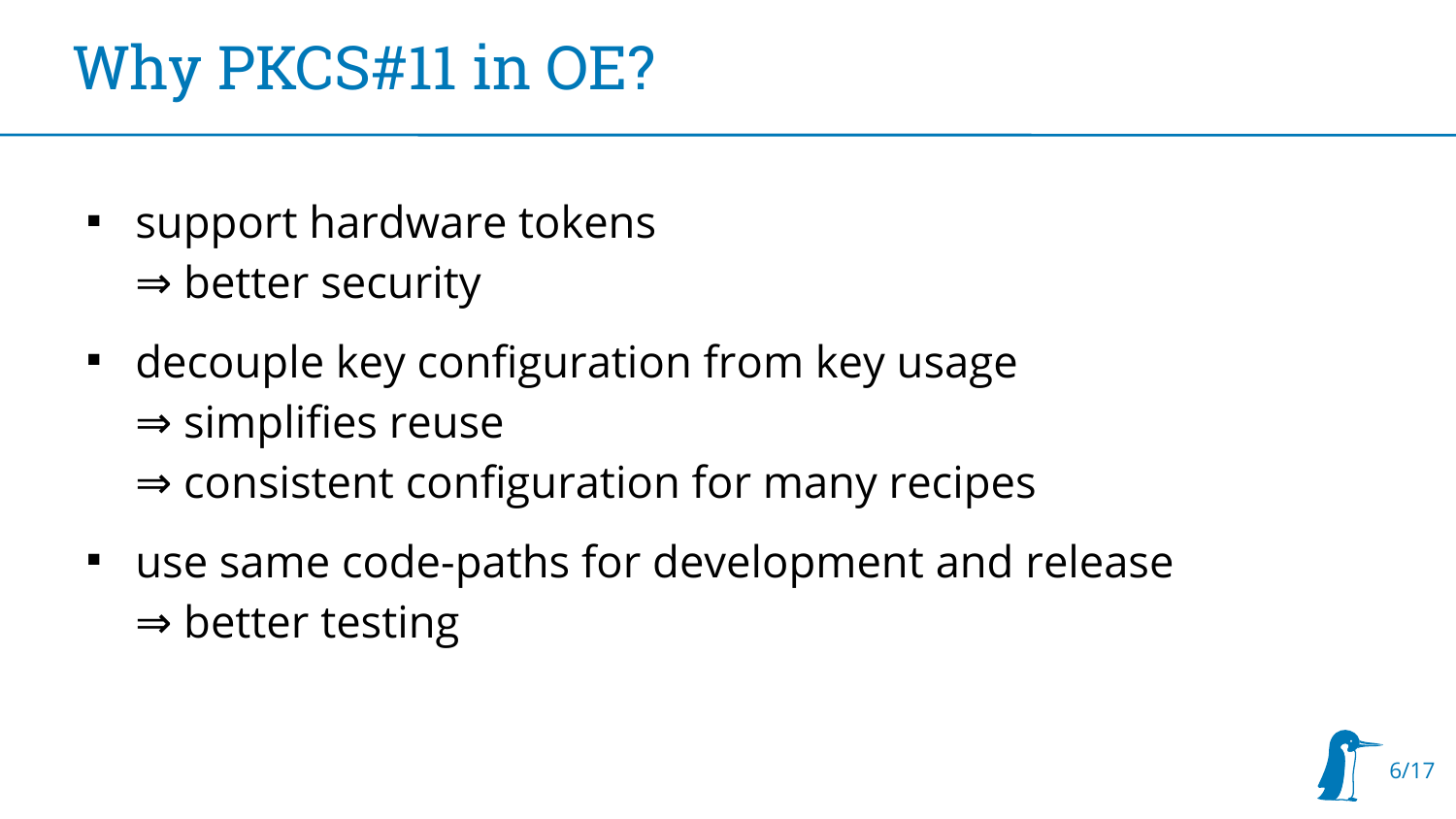#### Authenticated Components



7/17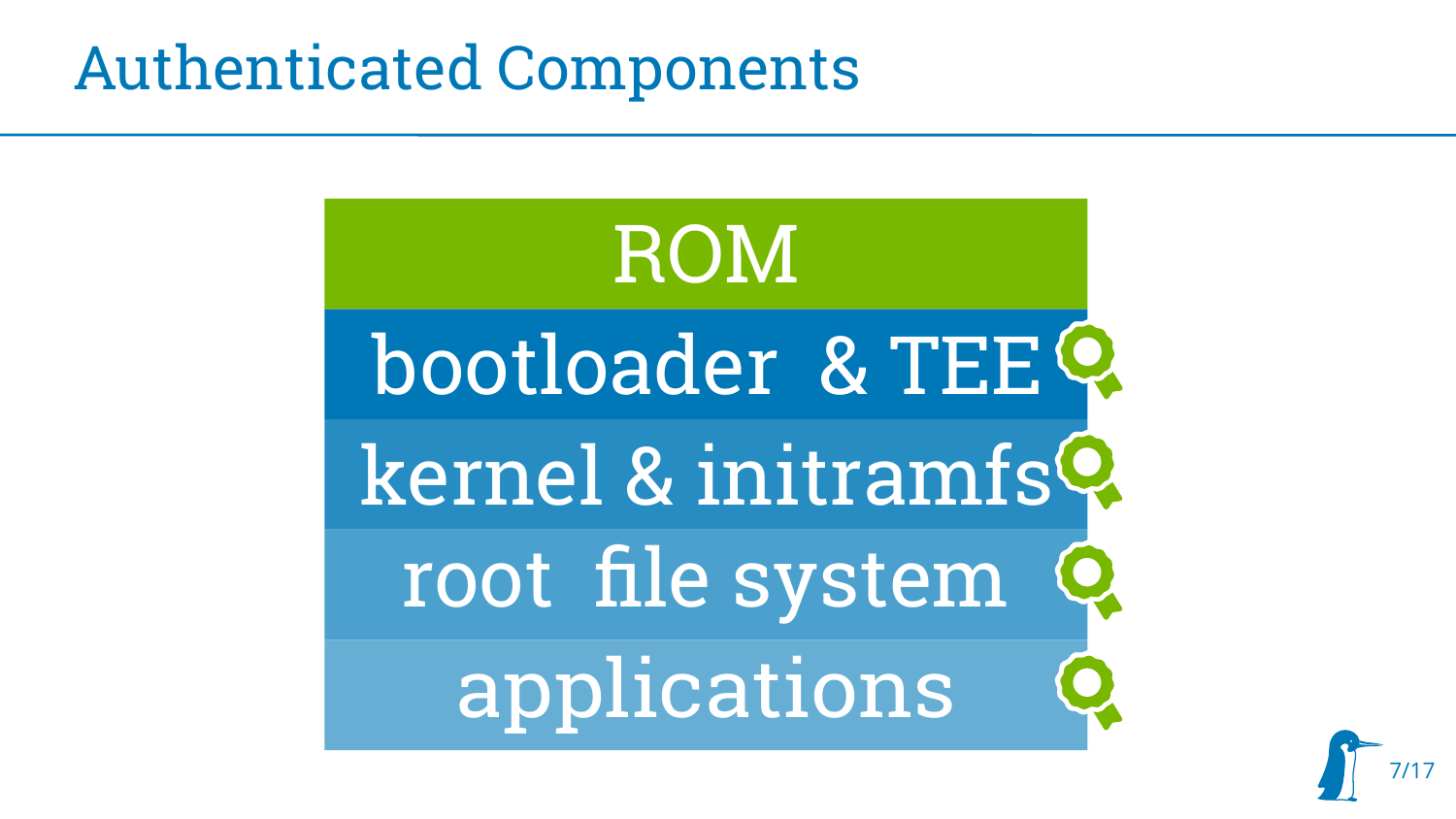#### Implementation

- <https://github.com/jluebbe/meta-code-signing>
- Infrastructure: signing.bbclass
- Users:
	- barebox
	- $\blacksquare$ linux (fit-images)
	- rauc public key and bundles

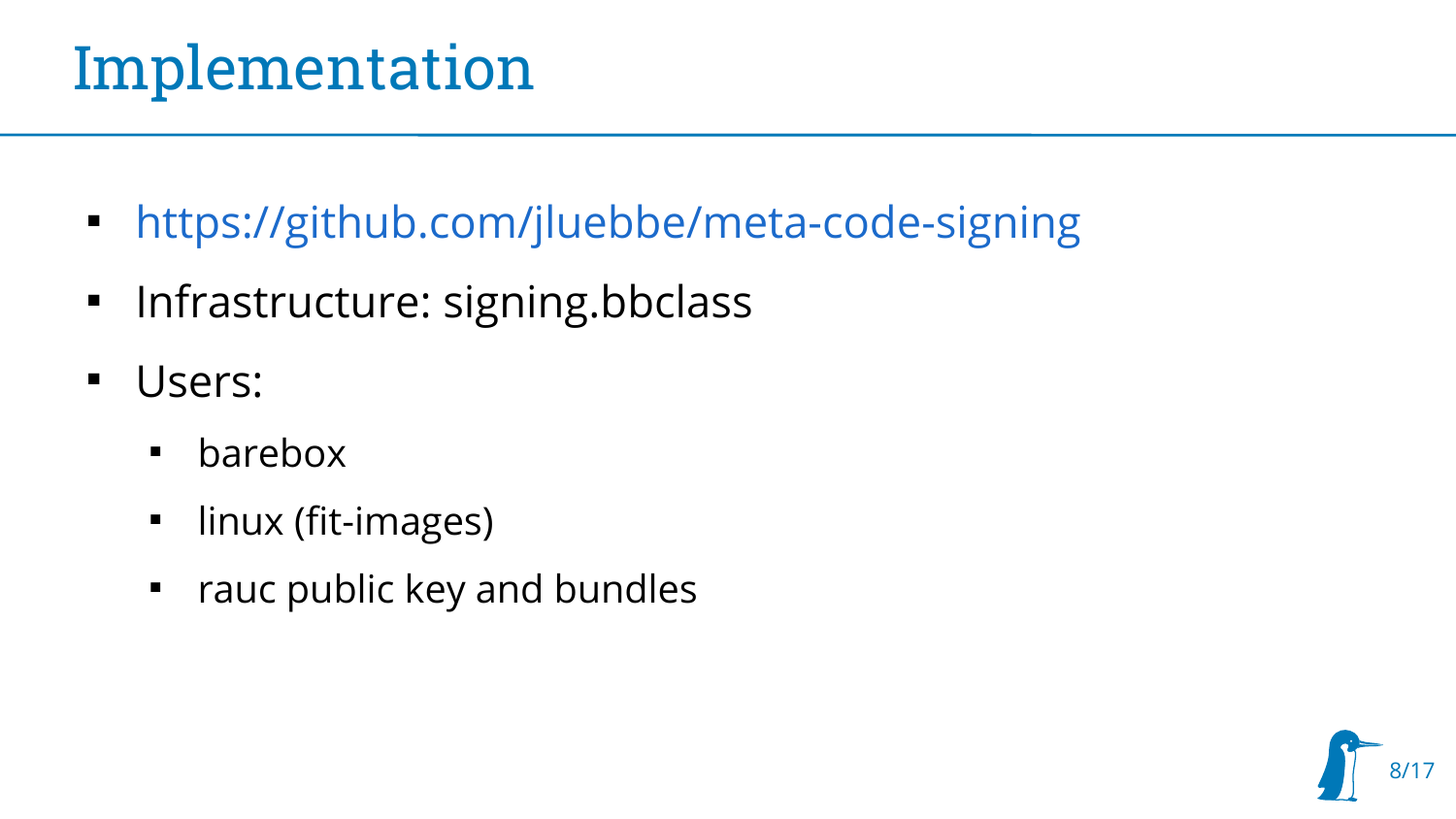#### Implementation – [classes/signing.bbclass](https://github.com/jluebbe/meta-code-signing/blob/master/classes/signing.bbclass)

- $\textcolor{red}{\bullet}$  Infrastructure for key providers and users
- Keys stored and accessed by "role"
- $\blacksquare$ local.conf can override with other PKCS#11 URIs
- Uses [SoftHSMv2](https://github.com/opendnssec/SoftHSMv2) internally for development keys

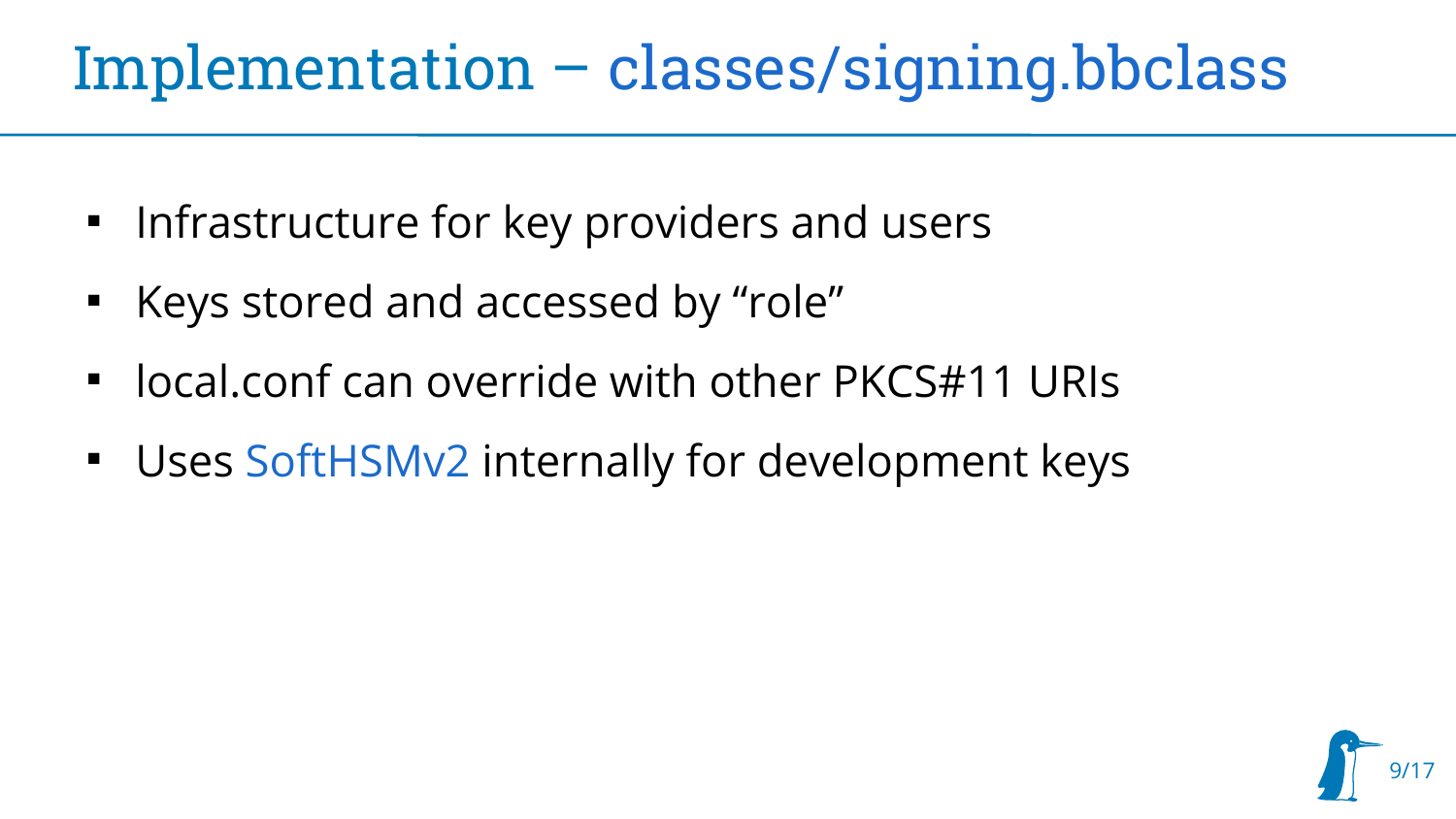#### Implementation – [providers](https://github.com/jluebbe/meta-code-signing/blob/master/recipes-tools/ptx-dev-keys/ptx-dev-keys-native_git.bb)

- Define a role and create a native package containing SoftHSM DB
- Provide virtual/<role>-signing package

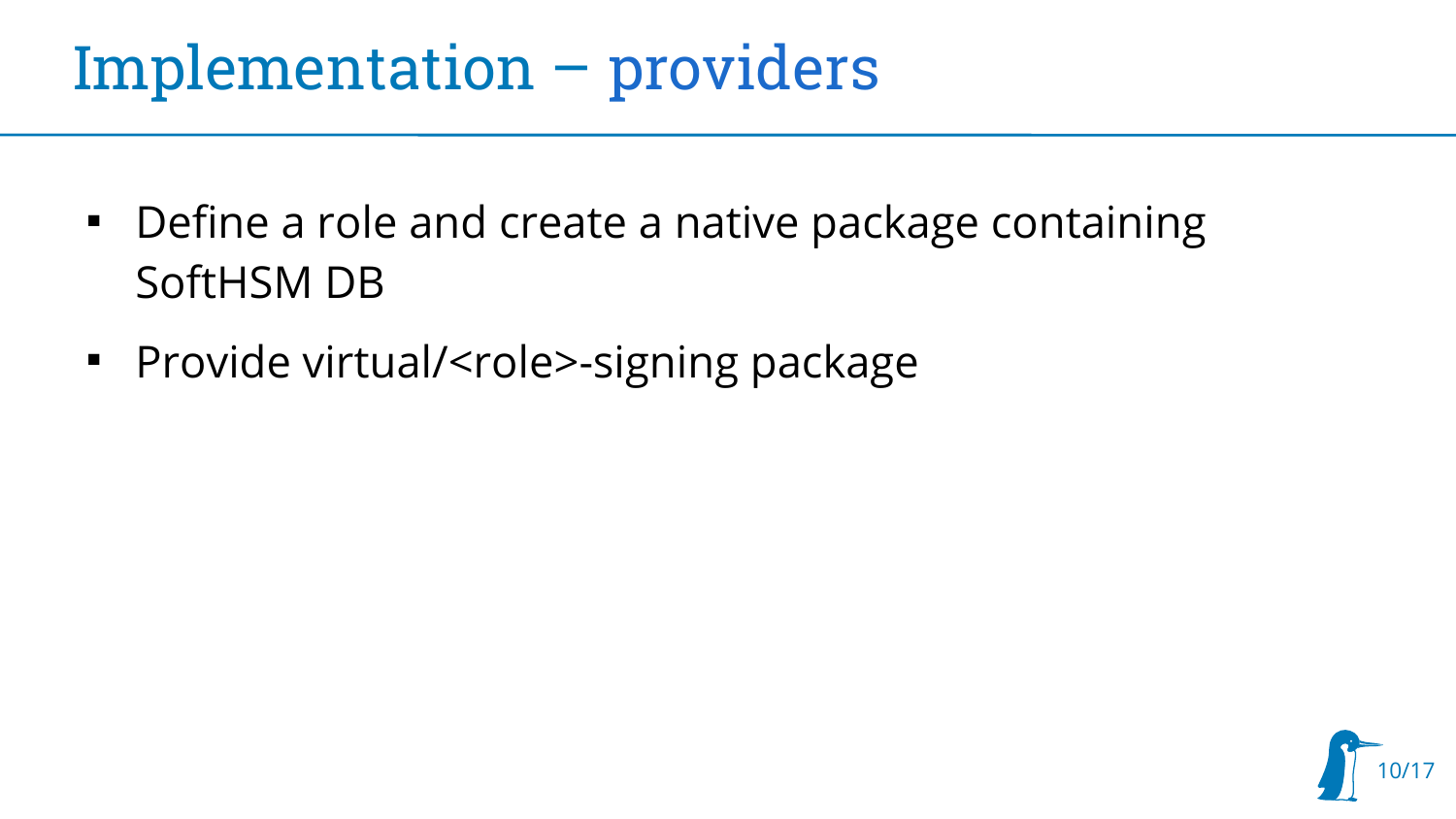```
inherit native signing
PROVIDES = "virtual/fit-signing …"
do_compile() {
   signing_import_prepare
   signing import define role fit
   signing_import_cert_from_pem fit "${S}/fit-4096-development.crt"
   signing_import_key_from_pem fit "${S}/fit-4096-development.key"
   signing_import_finish
}
do install() \{ signing_import_install
}
```
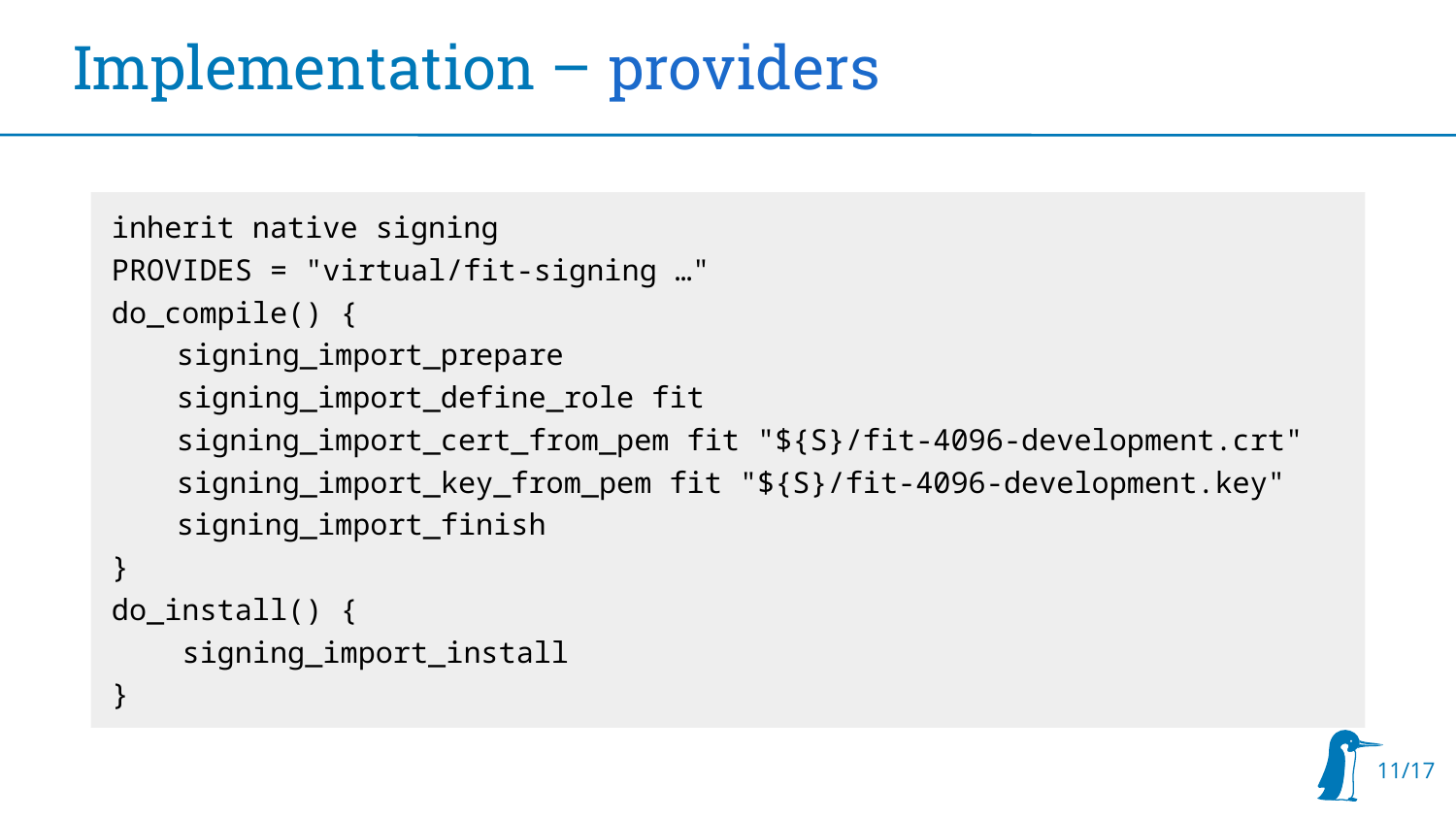#### Implementation – [users](https://github.com/jluebbe/meta-code-signing/tree/master/recipes-signing)

- **Examples for barebox, FIT and raucly**
- Selects a role and uses generated \$PKCS11\_URI env var
- For extracting certificates and creating signatures
- Always "inherit signing"

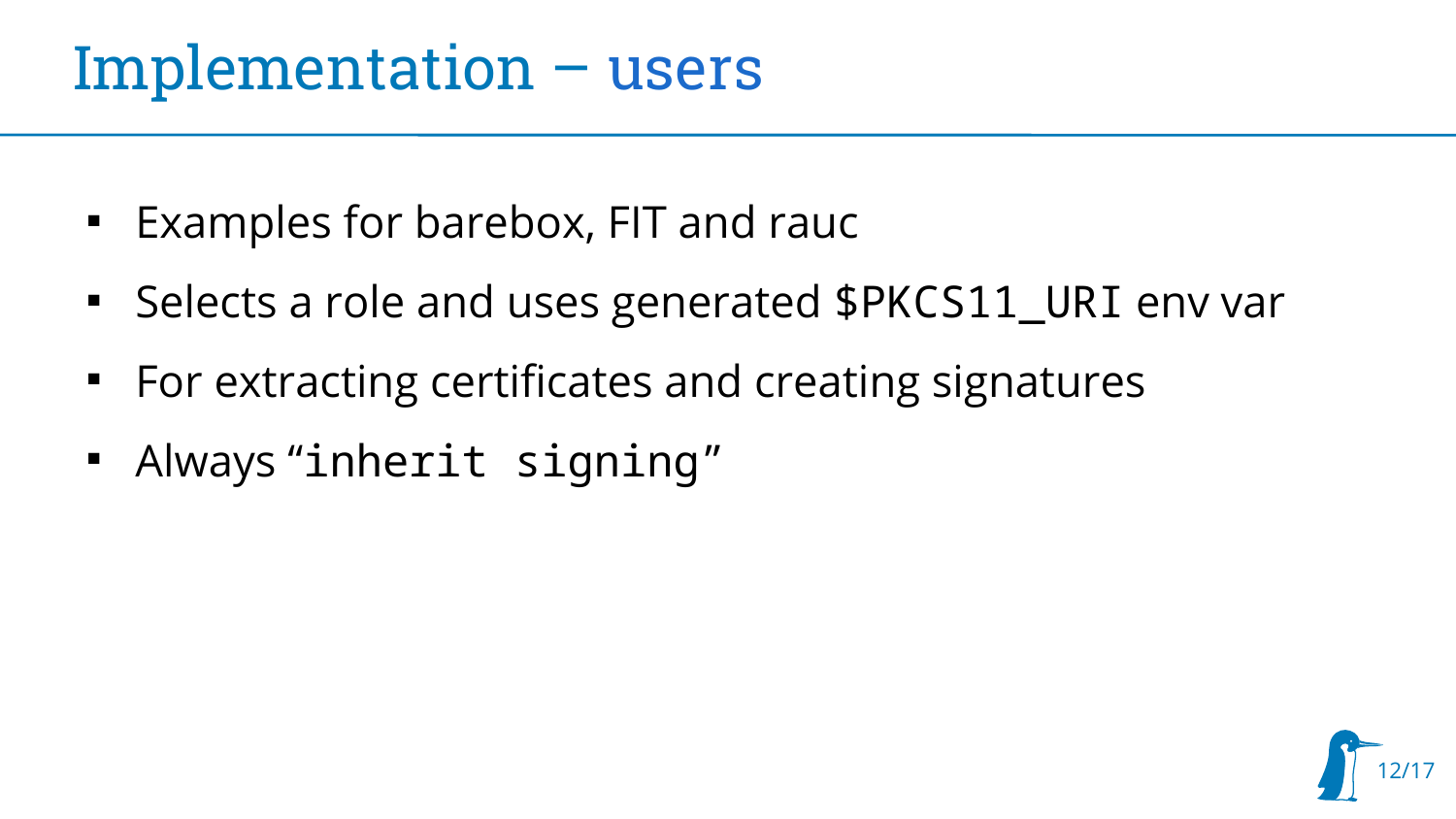#### Implementation – users – verification (rauc)

```
inherit signing
```

```
…
DEPENDS += "extract-cert-native virtual/rauc-signing"
```

```
do_configure_prepend() {
   signing_prepare
   signing_use_role rauc
   extract-cert "$PKCS11_URI" ${WORKDIR}/${RAUC_KEYRING_FILE}.der
   openssl x509 -inform der -in ${WORKDIR}/${RAUC_KEYRING_FILE}.der \
       -out ${WORKDIR}/${RAUC_KEYRING_FILE}
}
```
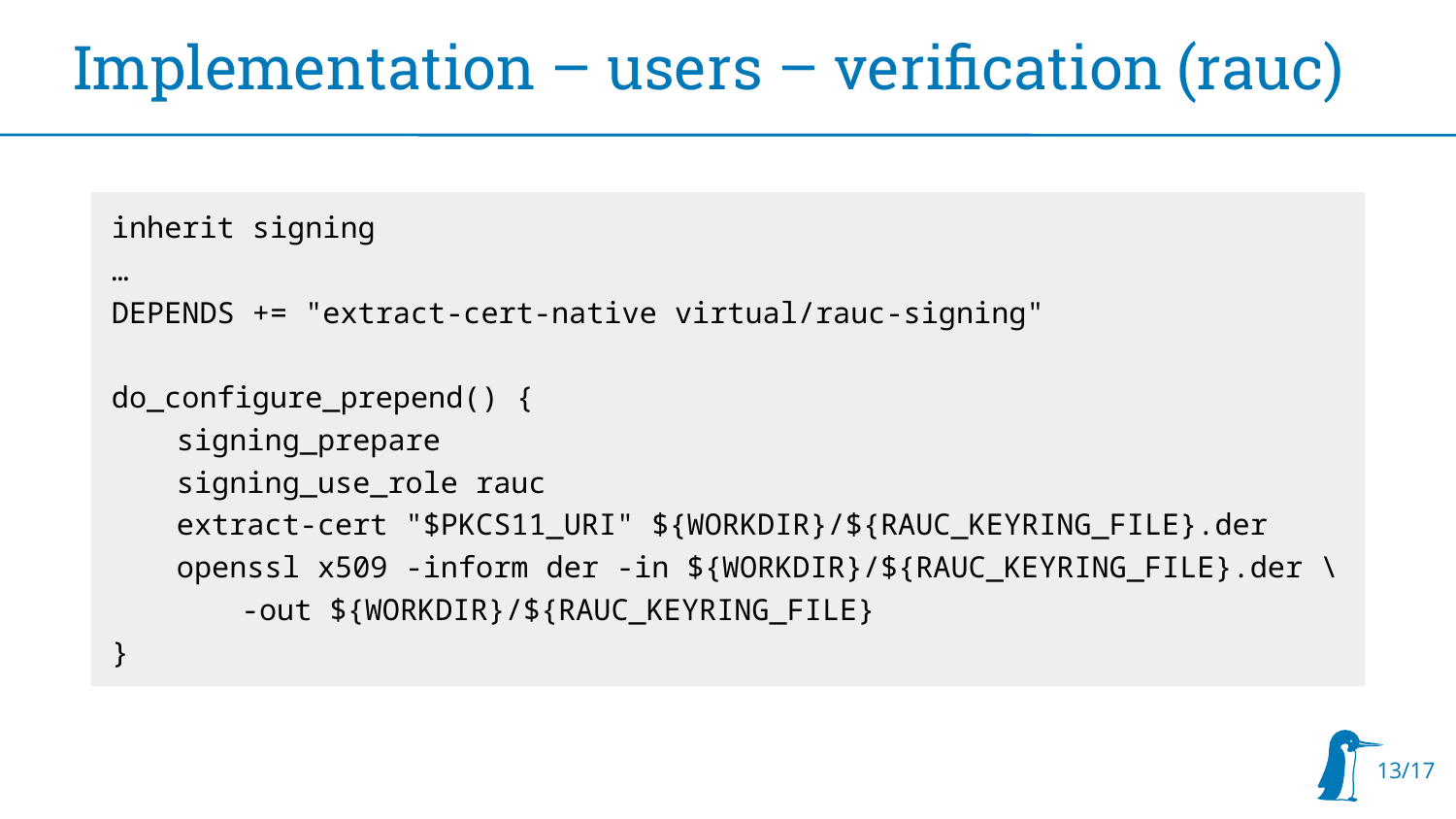# Implementation – [users](https://github.com/jluebbe/meta-code-signing/tree/master/recipes-signing) – signing (rauc)

```
inherit bundle signing
```
…

```
DEPENDS += "virtual/rauc-signing"
```

```
RAUC KEY FILE = \sqrt[16]{s} signing get uri 'rauc')"
RAUC_CERT_FILE = "$(signing_get_uri 'rauc')"
```

```
do_bundle_prepend() {
   signing_prepare
   signing_use_role rauc
}
```
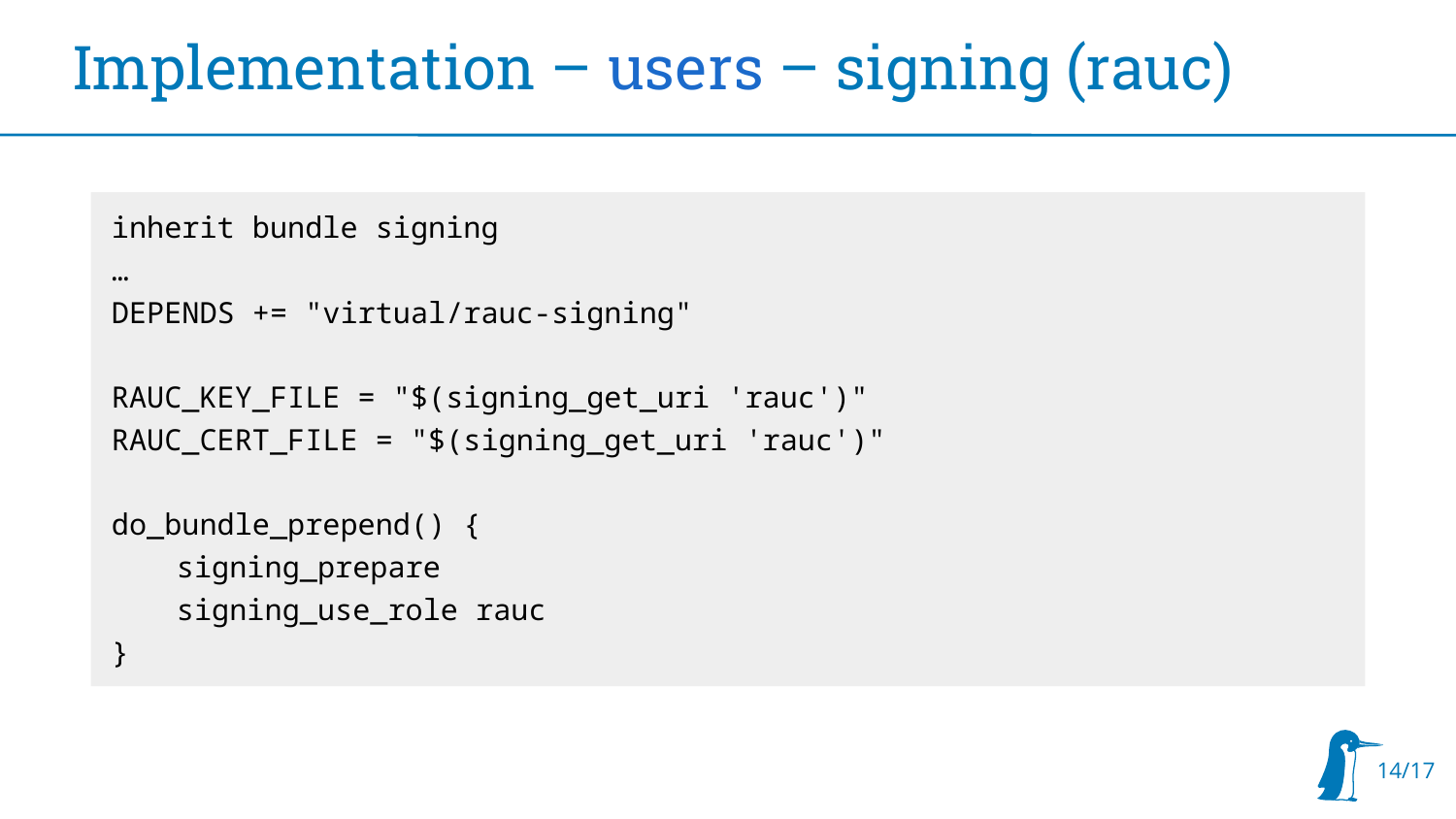# Implementation – [users](https://github.com/jluebbe/meta-code-signing/tree/master/recipes-signing) – signing (FIT)

```
inherit signing
```
…

}

```
…
DEPENDS += "virtual/fit-signing"
…
do compile append() \{signing_prepare
   signing_use_role fit
```

```
uboot-mkimage -N pkcs11 -k "${PKCS11_URI#pkcs11:}" -r \
   -f ${B}/boot_fit_image.its ${B}/${MACHINE}.bin
```
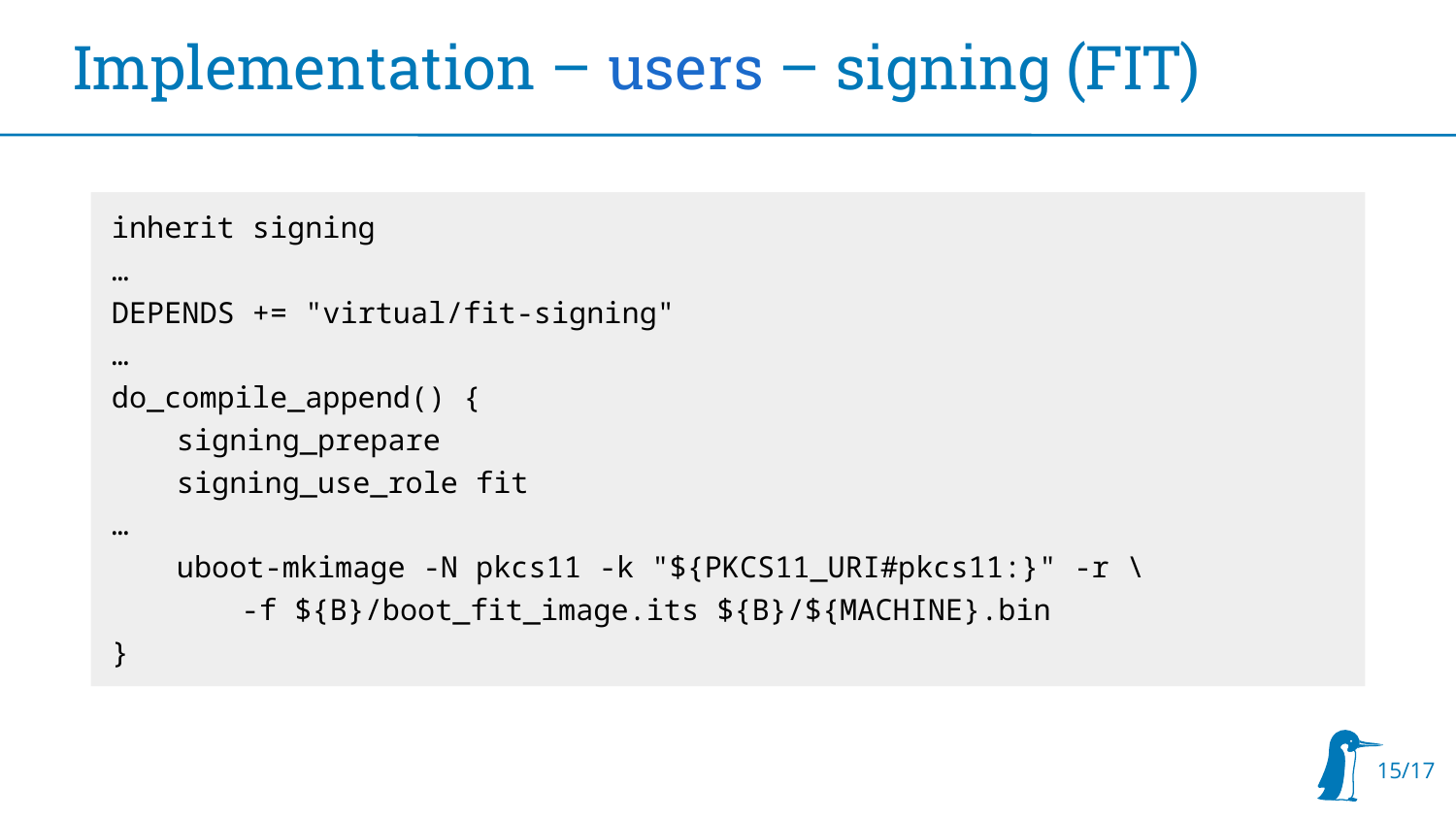#### Discussion

- further use-cases?
- **Examplification options?**
- separate layer? meta-oe?